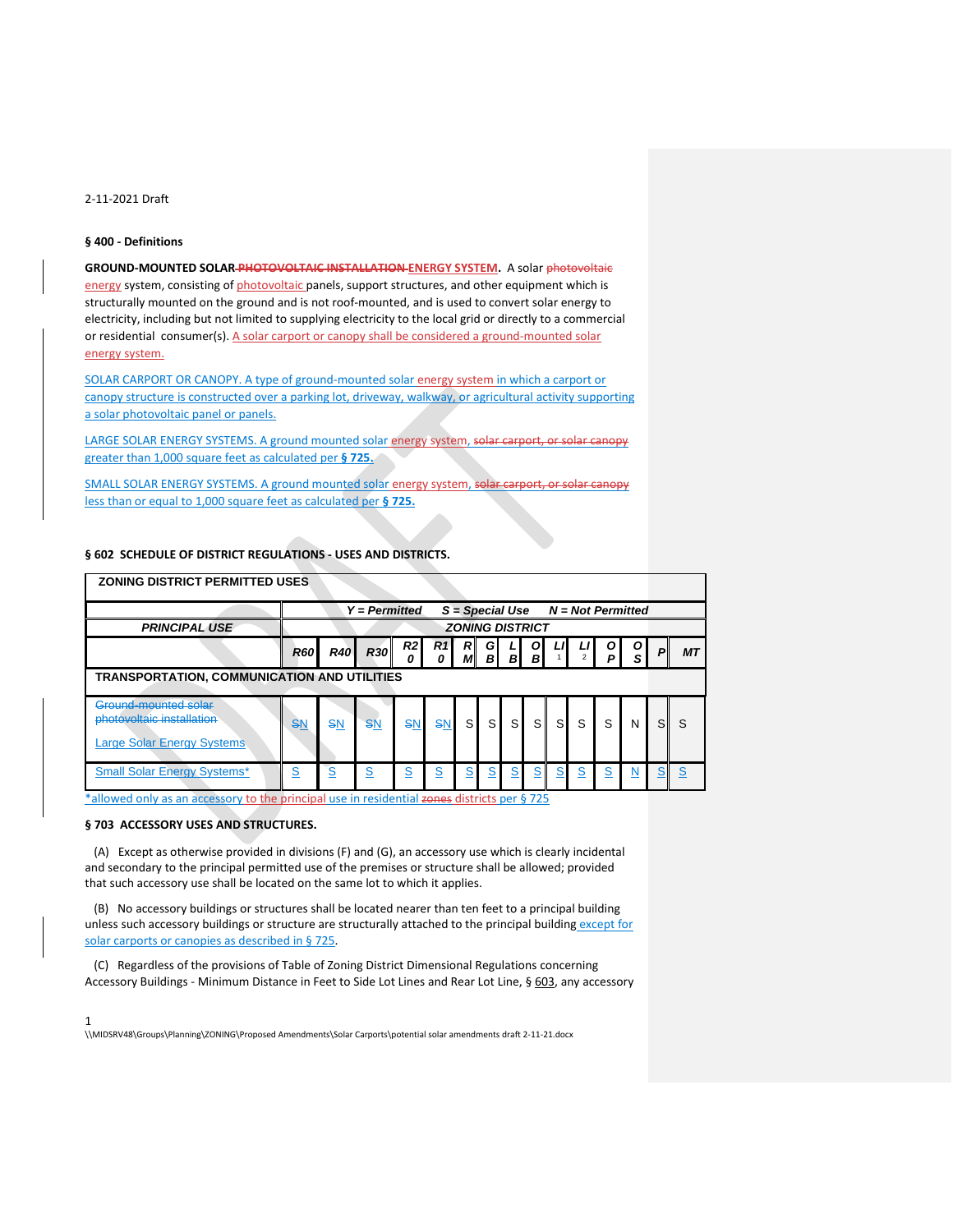structure, having 150 square feet or less floor area with a maximum height of 15 feet shall be permitted to be placed no closer than five feet to any lot line in the required rear yard. Provided, however, that no accessory structure, pen or enclosure used for keeping animals shall be permitted closer to a property line than the distance permitted for accessory buildings in the Table.

(D) No accessory building or structure, except signs as allowed by [Article 12,](http://library.amlegal.com/nxt/gateway.dll?f=jumplink$jumplink_x=Advanced$jumplink_vpc=first$jumplink_xsl=querylink.xsl$jumplink_sel=title;path;content-type;home-title;item-bookmark$jumplink_d=rhode%20island(middletown_ri)$jumplink_q=%5bfield%20folio-destination-name:%27Ch.%20152%2C%20App.%20A%2C%20Art.%2012%27%5d$jumplink_md=target-id=JD_Ch.152App.AArt.12) and satellite dish antennas and communication towers as allowed by Article 25, and solar carport or canopy as allowed in § 725 shall be located in any required front yard.

(E) Vending machines, newsstands, soft drink machines, etc., shall be considered to be accessory structures and shall not be placed within the right-of-way of streets, attached to a utility pole, or located within any required off-street parking and loading facility. Such structures are permitted only if attached to or abutting a building, upon a sidewalk or exterior mall adjacent to a building, or within pedestrian areas associated with a building.

 (F) Farm-promotion accessory uses are allowed by obtaining a special use permit from the Board of Review. Such uses are subject to applicable requirements and conditions of farm-promotion accessory uses, as well as to any conditions imposed by the Board under conditions on variances and special use permits.

 (G) A tent erected and maintained for not more than 30 days, or for up to nine months under successive licenses issued by the building official under the tent chapter (Town Code, [Chapter 101\)](https://codelibrary.amlegal.com/codes/middletown/latest/middletown_ri/0-0-0-4797#JD_Chapter101), shall be considered an accessory structure and shall be allowed as a matter of right in all districts. All other tents exceeding 120 square feet in area shall require a special-use permit from the Zoning Board of Review, which is expressly authorized, after considering the requirements for special-use permits under § [902,](https://codelibrary.amlegal.com/codes/middletown/latest/middletown_ri/0-0-0-7383#JD_Ch.152App.ASec.902) to allow the tent to be located on the lot containing the principal use or on an undeveloped lot.

#### **§ 725 GROUND-MOUNTED SOLAR PHOTOVOLTAIC INSTALLATION ENERGY SYSTEM**

## **Delete the entirety of Section 725 and replace with the following:**

#### **725.1 PURPOSE.**

The purpose of this section is to regulate ground mounted solar energy systems and provide standards for appropriate placement, screening, design, and removal of such systems. Solar energy is an important element in reducing the use of fossil fuels. As such, development of properly sited solar energy systems is encouraged in commercial areas, on previously developed sites and brownfields, rather than in residential areas, on farmland or wooded areas, and areas with prime agricultural soils.

## **725.2 GROUND MOUNTED SOLAR DIMENSIONAL REGULATIONS**

| A. DIMENSIONAL TABLE |                       |                                                                     |                                       |  |  |  |  |  |  |
|----------------------|-----------------------|---------------------------------------------------------------------|---------------------------------------|--|--|--|--|--|--|
|                      | <b>MAXIMUM HEIGHT</b> | <b>MINIMUM SETBACKS</b><br><b>FROM ALL PROPERTY</b><br><b>LINES</b> | <b>MAXIMUM LOT</b><br><b>COVERAGE</b> |  |  |  |  |  |  |

|  | ٠ |  |  |
|--|---|--|--|
|  |   |  |  |
|  |   |  |  |
|  |   |  |  |
|  |   |  |  |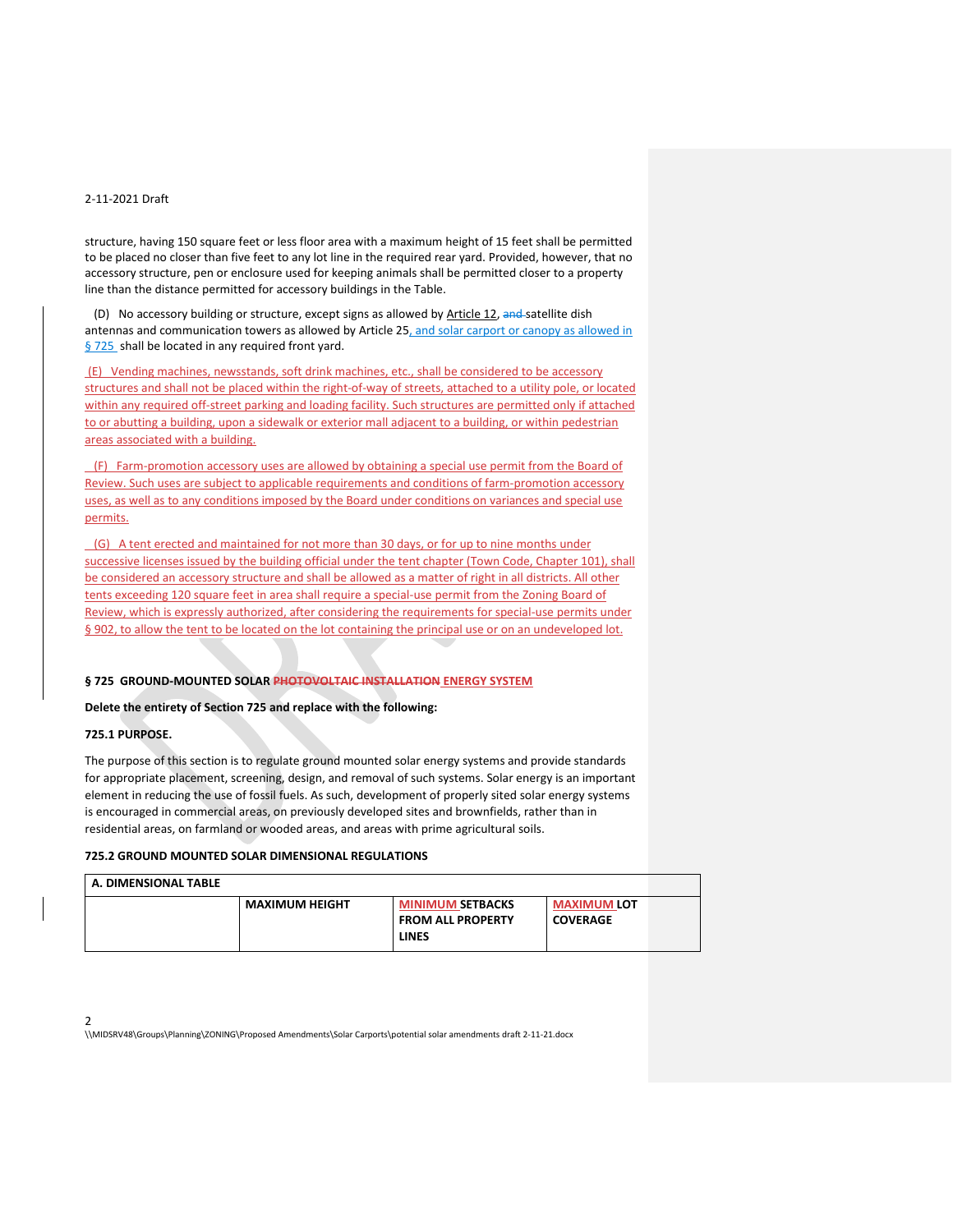| Ground-mounted solar         | $12$ ft                   | As per setback                    | 50% of developable land |                                                              |
|------------------------------|---------------------------|-----------------------------------|-------------------------|--------------------------------------------------------------|
| energy system, except        |                           | requirements in §603 for a        |                         |                                                              |
| solar carport or canopy      |                           | principal building in the         |                         |                                                              |
|                              |                           | subject district <del>25 ft</del> |                         |                                                              |
| Solar carport or canopy      | As per accessory building | As per setback                    | 50% of developable land |                                                              |
|                              | height in §6034           | requirements in §603 for a        |                         |                                                              |
|                              |                           | principal building in the         |                         | <b>Commented [RW1]:</b> Used principal because setbacks for  |
|                              |                           | subject district 25 ft            |                         | accessory structure in commercial districts are pretty small |
| <b>RESIDENTIAL Districts</b> | 12 <sup>ft</sup>          | As per setback                    | 25% of developable land |                                                              |
| <b>ZONE Ground-mounted</b>   |                           | requirements in §603 or           |                         |                                                              |
| solar energy system,         |                           | §604 for an accessory             |                         |                                                              |
| except solar carport or      |                           | building in the subject           |                         |                                                              |
| canopy                       |                           | district <del>50 ft</del>         |                         |                                                              |
| <b>RESIDENTIAL Districts</b> | As per accessory building | As per setback                    | 10% of developable land |                                                              |
| ZONE                         | height in §6034 or §604   | requirements in §603 or           |                         |                                                              |
| Solar carport or canopy as   |                           | §604 for an accessory             |                         |                                                              |
| an accessory use only        |                           | building in the subject           |                         |                                                              |
|                              |                           | district 50 ft                    |                         |                                                              |

B. Height is measured from pre-development lot grade at the location of the panel.

C. Lot Coverage: A ground-mounted solar energy system shall not be subject to the maximum percentage of lot to be occupied by buildings as applied in § 603 or §604.

1. Lot coverage area shall include land located within the fenced area of the installation as well as land used for access roads and utilities exclusively serving the installation.

2. Solar carports/canopies area calculation shall be based on total roof area of the carports/canopies.

3. Any subsequent subdivision of the subject parcel shall ensure continued compliance with lot coverage requirements.

# **725.3 STANDARDS**

3

A ground-mounted solar energy system in any zoning district shall comply with the following:

- A. IN RESEIDENTIAL ZONES DISTRICTS
	- 1. Solar carports and canopies are allowed in residential zones only as an accessory use, which is clearly incidental and secondary to the principal permitted use of the premises or structure.
	- 1.2. Except for carport and canopy installations, no ground-mounted solar energy system shall be installed in the front yard (area between the principal structure and the street), in any residential district.
- B. DEVELOPMENT PLAN REVIEW
	- 1. A large solar energy system shall be subject to Development Plan Review as described in § 305.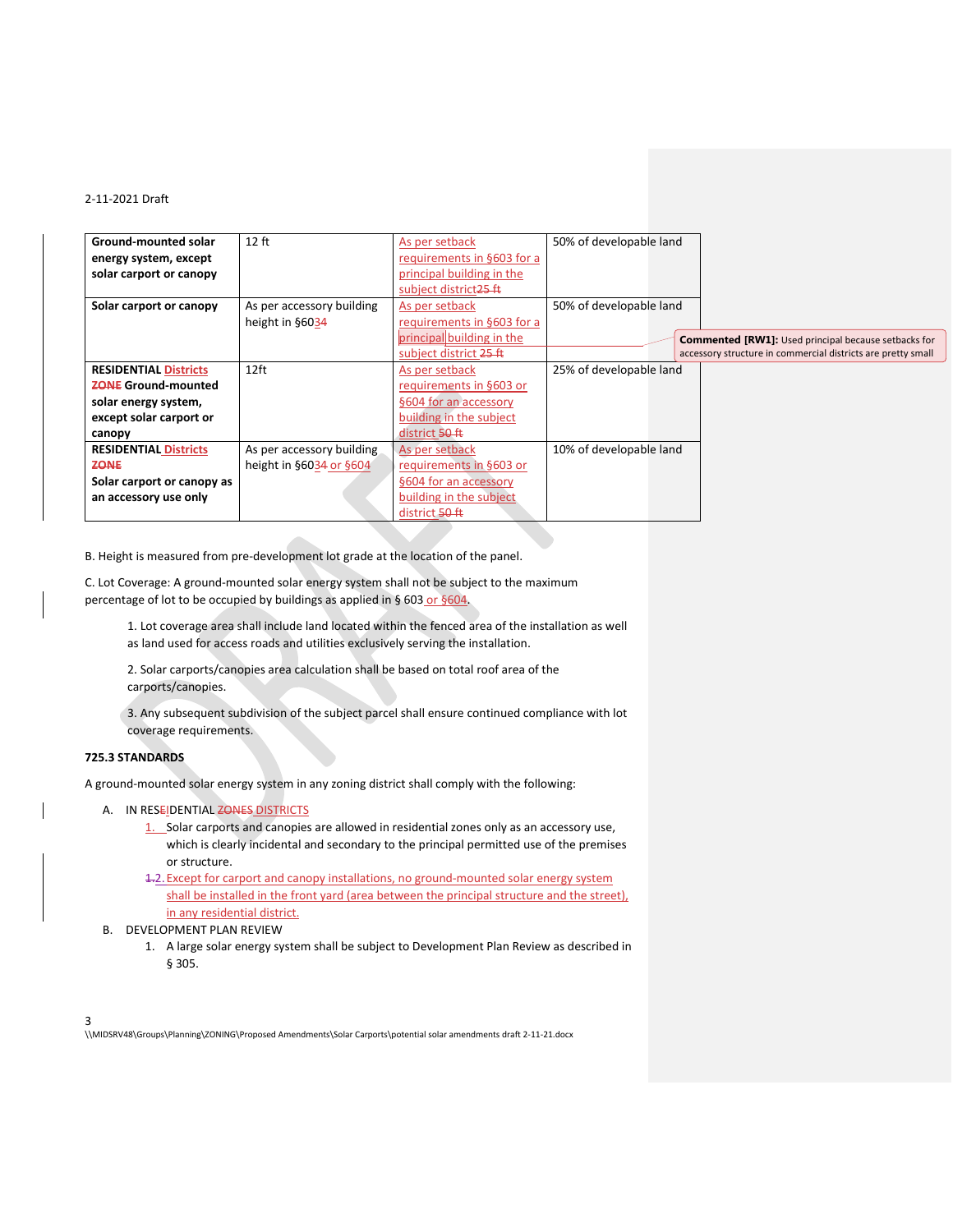- 2. In addition to the submission requirements for Development Plan Review § 305, groundmounted large solar energy systems must submit documentation from the appropriate public utility indicating the completion of a feasibility study, or in the case that an impact study is required by the public utility, a completed impact study must be submitted.
- C. LANDSCAPING AND VEGETATION
	- 1. The site design shall incorporate landscaping and design elements to visually screen the installation from view from public roads and adjoining properties to the greatest practical extent.
	- 2. The installation shall be surrounded by visual screening, consisting of fencing, dense vegetation, or a combination of both, that is a minimum of six feet in height at the time of installation.
	- 3. The required vegetated buffer/screening shall be maintained for the life of the solar energy system. The property owner and/or facility owner shall be required to replant any section of the buffer/screening found not to meet the requirements of this section as determined by the zoning official or tree warden in consultation with the town planner.
	- 4. Vegetation planted under solar panels must include native wildflower or grasses seed mix.

#### D. SITE DESIGN

- 1. Electrical lines and connections shall be installed underground.
- 2. A ground-mounted solar energy system shall be designed to prevent unauthorized access to panels and equipment, such as by use of protective fencing, locked equipment shelters, and other means as appropriate.
- 3. Where the proposed development parcel includes or is directly adjacent to wetlands, any fencing must provide a minimum of 6-inches of ground clearance to allow for the appropriate movement of wildlife.
- 4. Adequate emergency vehicle access to and throughout the installation shall be provided, subject to approval of the Middletown Fire Department.
- 5. Any outdoor lighting on site must be in compliance with Article 27B (*pending adoption*)
- E. SOIL PRESERVATION
	- 1. Except for carport or canopy installations, Ano removal of topsoil or unnecessary disturbance of the ground or grading is permitted as part of the installation or maintenance. Any topsoil that must be moved shall be stored and stabilized on-site for future use.
	- 2. Except for carport or canopy installations, Ssiting of the facility and individual panels shall maintain the existing contours of the land, and only pile driven or ballast block footing are to be used, so as to minimize the disturbance of soils during installation.

#### **725.4 ABOANDONMENT**

 $\Delta$ 

Except for carport or canopy installations, An-abandoned ground-mounted solar energy system and all associated structures and components, shall be physically removed from the site within 90 days from cessation of operation, and the property shall be restored to predevelopment condition. If the owner fails to remove the installation in accordance with the requirements of this section, the town shall have the authority to enter the property and physically remove the installation and restore the property. In